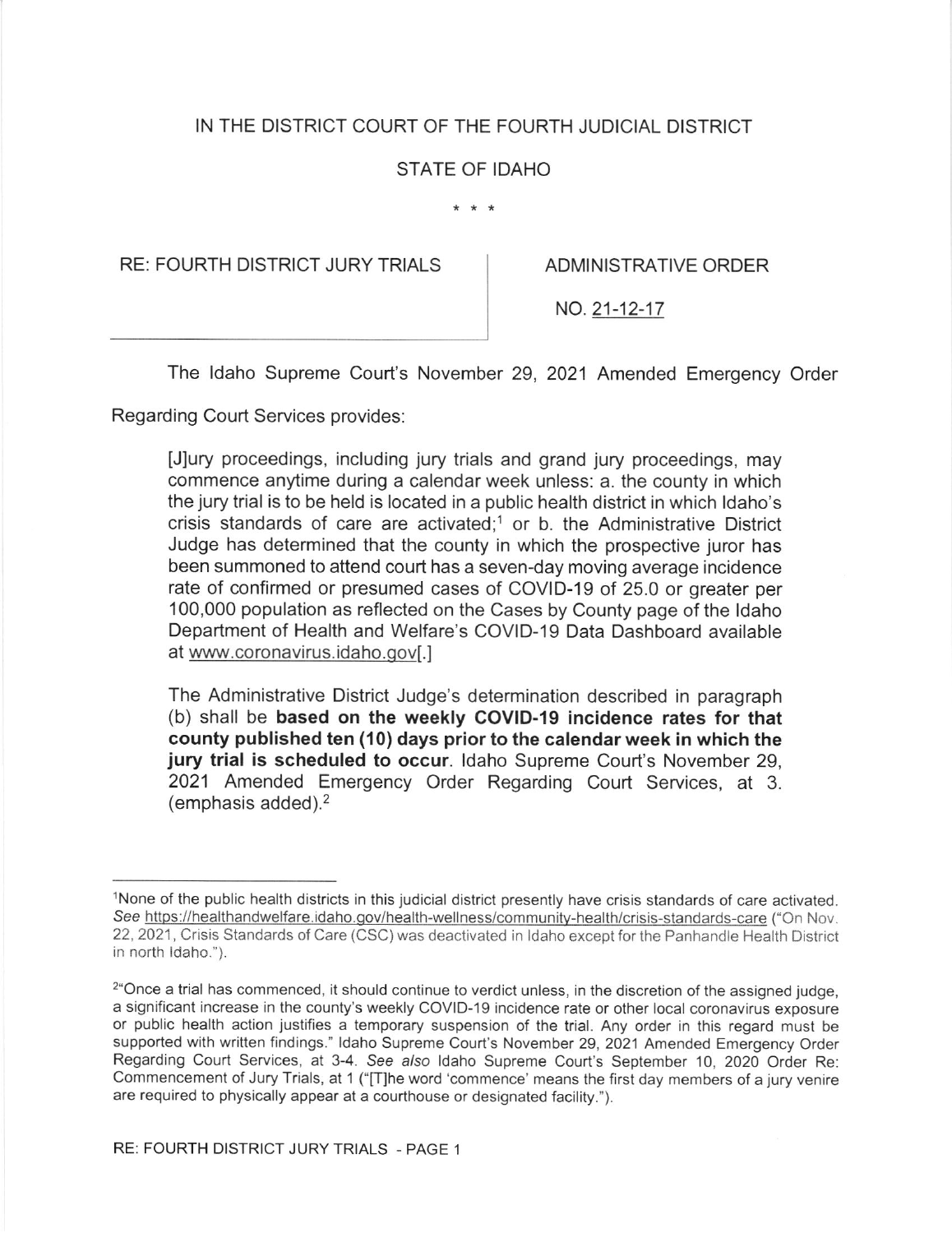This order utilizes the data available at the end of business on Thursday, December 16, 2021, from the on-line COVID-19 case numbers issued by the Idaho Department of Health and Welfare, for each of the counties in this district.

### 1. Ada County

Ada County had a seven-day moving COVID-19 case average of 16.2 per 100,000 population. ln Ada County, jury trials may commence the week of December 27,2021.

#### 2. Boise County

Boise County had a seven-day moving COVID-19 case average of 9.1 per 100,000 population. ln Boise County, jury trials may commence the week of December 27,2021.

## 3. Elmore County

Elmore County had a seven-day moving COVID-19 case average of 8.8 per 100,000 population. ln Elmore County, jury trials may commence the week of December 27,2021 .

## 4. Valley County

Valley County had a seven-day moving COVID-19 case average of 12.5 per 100,000 population. ln Valley County, jury trials may commence the week of December 27,2021 .

IT IS SO ORDERED.

Dated this 17th day of December 2021

HONORABLE STEVEN J. HIPPLER Administrative District Judge Fourth Judicial District